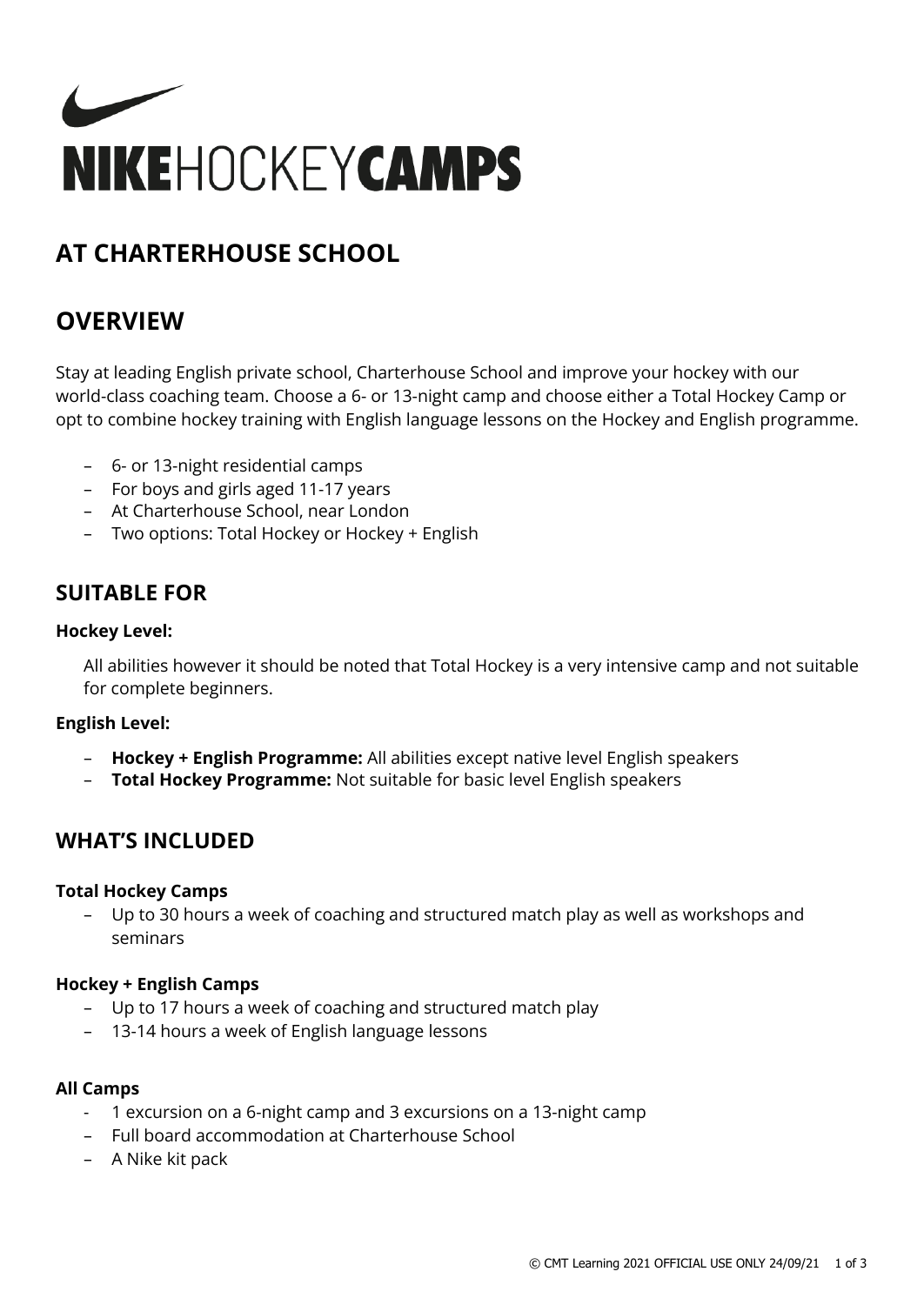- 24/7 male and female pastoral care staff
- Evening activities programme and players' lounge for free time
- Certificate of attendance

### **2022 DATES**

#### **6-Night Camps**

(Monday – Sunday) July - 10 July July - 17 July July - 24 July July - 31 July August - 07 August August - 14 August

#### **13-Night Camps**

(Monday – Sunday) 04 July - 17 July July - 24 July July - 31 July July - 07 August August - 14 August

### **VENUE - CHARTERHOUSE SCHOOL, SURREY**

- Leading private school near London
- 30 miles / 50km from London
- Mainly single bedrooms with shared bathrooms. Some shared bedrooms.
- 2 astro hockey pitches
- 25 metre swimming pool
- Free WiFi
- Players' lounge with TV, games consoles, table football & table tennis
- On-site camp shop
- **–** Free laundry facilities